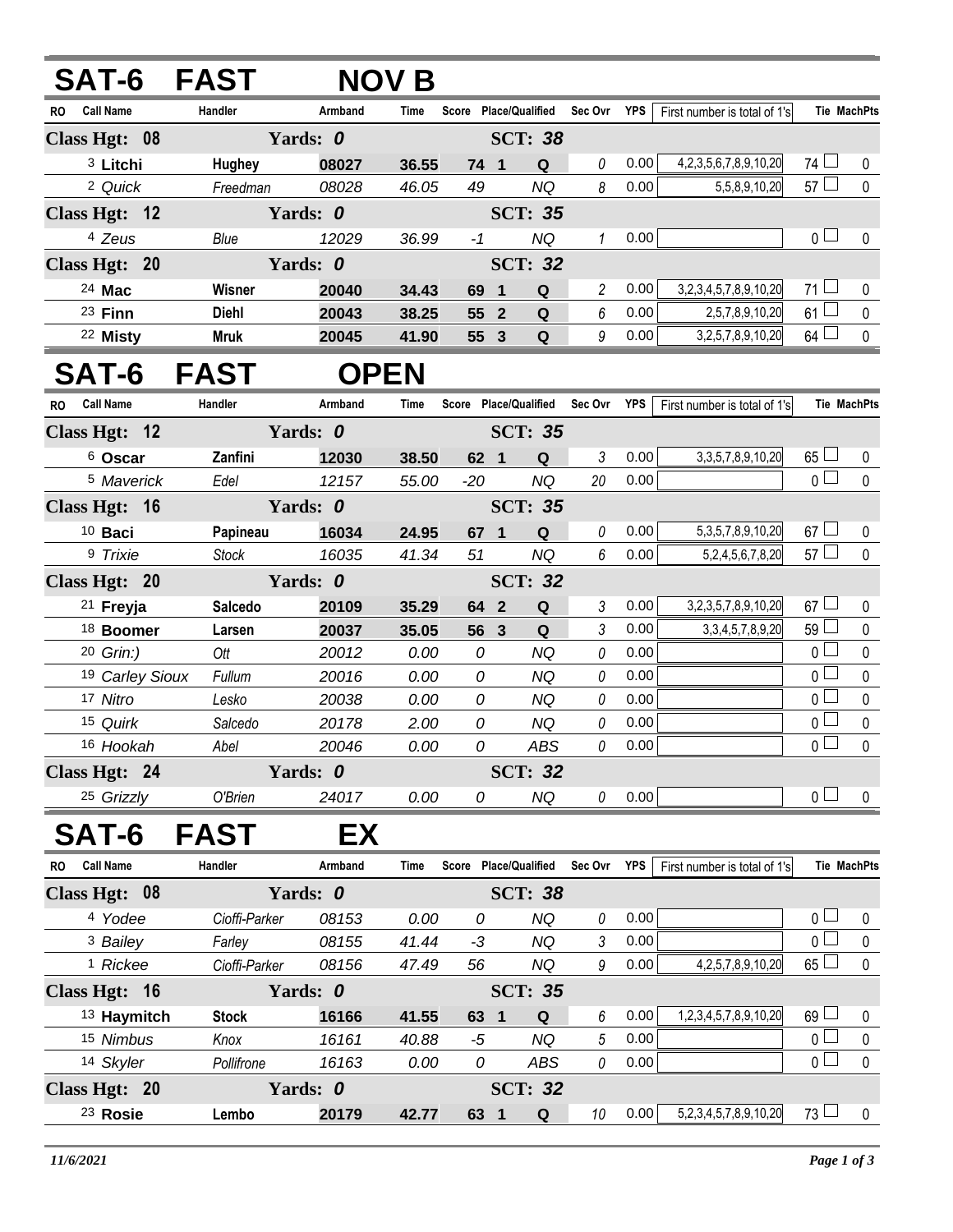|           | 25 Fisher            | Snyder                 | 20047      | 41.78        | -9           | NQ                                     | 9               | 0.00        |                                  | 0 <sup>1</sup>  | 0           |
|-----------|----------------------|------------------------|------------|--------------|--------------|----------------------------------------|-----------------|-------------|----------------------------------|-----------------|-------------|
|           | 22 Annika            | Rauch                  | 20180      | 42.91        | $-10$        | <b>NQ</b>                              | 10              | 0.00        |                                  | $\mathbf 0$     | $\mathbf 0$ |
|           | <sup>24</sup> Rylee  | Russo                  | 20169      | 0.00         | 0            | ABS                                    | 0               | 0.00        |                                  | 0 <sup>1</sup>  | $\mathbf 0$ |
|           |                      | SAT-6 FAST             | <b>MAS</b> |              |              |                                        |                 |             |                                  |                 |             |
| RO.       | <b>Call Name</b>     | Handler                | Armband    | Time         |              | Score Place/Qualified                  |                 | Sec Ovr YPS | First number is total of 1's     |                 | Tie MachPts |
|           | Class Hgt: 12        |                        | Yards: 0   |              |              | <b>SCT: 35</b>                         |                 |             |                                  |                 |             |
|           | 8 Star               | <b>Dershowitz</b>      | 12082      | 36.40        | 74 1         | Q                                      | 1               | 0.00        | 5,2,3,5,6,7,8,9,10,20            | $75\Box$        | 0           |
|           | <sup>7</sup> Annabel | <b>Shriver</b>         | 12085      | 37.85        | 68 2         | $\mathbf Q$                            | $\overline{2}$  | 0.00        | 5,2,3,4,5,6,7,8,10,20            | $70$ $\Box$     | $\pmb{0}$   |
|           | Class Hgt: 16        |                        | Yards: 0   |              |              | <b>SCT: 35</b>                         |                 |             |                                  |                 |             |
|           | <sup>9</sup> Cynna   | <b>Fischer</b>         | 16107      | 40.86        | 75           | $\mathbf Q$<br>$\overline{\mathbf{1}}$ | 5               | 0.00        | 6,2,3,4,5,6,7,8,9,10,20          | 80 <sup>1</sup> | 0           |
|           | 10 <b>Nell</b>       | Lesko                  | 16105      | 36.44        | $712$        | Q                                      | $\mathcal I$    | 0.00        | 4, 2, 3, 4, 5, 7, 8, 9, 10, 20   | 72              | $\pmb{0}$   |
|           | 12 Sadie             | Baranowski             | 16098      | 0.00         | 0            | <b>ABS</b>                             | 0               | 0.00        |                                  | $\overline{0}$  | $\pmb{0}$   |
|           | 11 Cao Runn          | <b>Bryden</b>          | 16103      | 0.00         | 0            | <b>ABS</b>                             | 0               | 0.00        |                                  | 0 L             | $\pmb{0}$   |
|           | Class Hgt: 20        |                        | Yards: 0   |              |              | <b>SCT: 32</b>                         |                 |             |                                  |                 |             |
|           | 18 Kraze             | Lembo                  | 20172      | 43.64        | 61           | $\mathbf 1$<br>Q                       | 11              | 0.00        | 4, 2, 3, 4, 5, 7, 8, 9, 10, 20   | $72 \Box$       | 0           |
|           | <sup>26</sup> Kipper | Carson                 | 20129      | 38.01        | 60           | $\overline{2}$<br>Q                    | 6               | 0.00        | 5,2,5,7,8,9,10,20                | 66              | 0           |
|           | <sup>20</sup> Rugby  | Wisner                 | 20121      | 42.70        | $-10$        | <b>NQ</b>                              | 10              | 0.00        |                                  | $\overline{0}$  | $\pmb{0}$   |
|           | 19 Lacy              | Dauer                  | 20131      | 0.00         | 0            | <b>NQ</b>                              | 0               | 0.00        |                                  | $\mathbf 0$     | $\pmb{0}$   |
|           | 17 Dare              | Carson                 | 20171      | 36.69        | $-4$         | <b>NQ</b>                              | 4               | 0.00        |                                  | $\mathbf{0}$    | $\pmb{0}$   |
|           | $21$ Sky             | Trabilcy               | 20119      | 0.00         | 0            | <b>ABS</b>                             | 0               | 0.00        |                                  | 0 <sup>1</sup>  | $\pmb{0}$   |
|           | Class Hgt: 24        |                        | Yards: 0   |              |              | <b>SCT: 32</b>                         |                 |             |                                  |                 |             |
|           | <sup>27</sup> Declan | Solakian               | 24141      | 0.00         | 0            | ABS                                    | 0               | 0.00        |                                  | 0 <sub>l</sub>  | 0           |
|           | <b>SAT-6</b>         | FAST                   |            | <b>NOV P</b> |              |                                        |                 |             |                                  |                 |             |
| <b>RO</b> | <b>Call Name</b>     | Handler                | Armband    | Time         |              | Score Place/Qualified                  |                 | Sec Ovr YPS | First number is total of 1's     |                 | Tie MachPts |
|           | Class Hgt: 08        |                        | Yards: 0   |              |              | <b>SCT: 38</b>                         |                 |             |                                  |                 |             |
|           | <sup>1</sup> Arie    | Vandenberg             | 08019      | 39.16        | 66 1         | $\mathbf Q$                            | $\mathbf{1}$    | 0.00        | 3, 2, 3, 5, 7, 8, 9, 10, 20      | $67 \Box$       | $\mathbf 0$ |
|           |                      | Class Hgt: 16 Yards: 0 |            |              |              | <b>SCT: 35</b>                         |                 |             |                                  |                 |             |
|           | 11 Lonnie            | Lembo                  | 16022      | 40.50        | $71 \quad 1$ | $\mathbf Q$                            | $5^{\circ}$     |             | $0.00$   2,2,3,4,5,6,7,8,9,10,20 | $76 \Box$       | 0           |
|           | Class Hgt: 20        |                        | Yards: 0   |              |              | <b>SCT: 35</b>                         |                 |             |                                  |                 |             |
|           | 12 Elphie            | Freedman               | 20024      | 40.87        | 44           | NQ                                     | $5\overline{)}$ | 0.00        | ,3,4,5,8,9,20                    | $49 \Box$       | 0           |
|           | <b>SAT-6</b>         | <b>FAST</b>            |            | <b>OPENP</b> |              |                                        |                 |             |                                  |                 |             |
| <b>RO</b> | <b>Call Name</b>     | Handler                | Armband    | Time         |              | Score Place/Qualified                  |                 | Sec Ovr YPS | First number is total of 1's     |                 | Tie MachPts |
|           | Class Hgt: 16        |                        | Yards: 0   |              |              | <b>SCT: 35</b>                         |                 |             |                                  |                 |             |
|           | 8 Gia                | <b>Gelsinger</b>       | 16003      | 29.35        | 66 1         | Q                                      | 0               | 0.00        | 2,2,4,5,6,8,9,10,20              | $66 \Box$       | 0           |
|           | <sup>7</sup> Paddy   | Dolan                  | 16004      | 39.00        | 63 2         | $\mathbf Q$                            | 4               | 0.00        | 4, 4, 5, 7, 8, 9, 10, 20         | $67 \Box$       | $\pmb{0}$   |
|           | Class Hgt: 20        |                        | Yards: 0   |              |              | <b>SCT: 35</b>                         |                 |             |                                  |                 |             |
|           | 13 Pirlo             | Loffredo               | 20151      | 34.97        | 74 1         | $\mathbf Q$                            | $\it{0}$        | 0.00        | 6,2,3,4,5,7,8,9,10,20            | $74$ $\Box$     | 0           |
|           | 14 Kenzie            | Morck                  | 20005      | 0.00         | 0            | ABS                                    | 0               | 0.00        |                                  | $\overline{0}$  | $\pmb{0}$   |
|           | <b>SAT-6</b>         | <b>FAST</b>            | EX P       |              |              |                                        |                 |             |                                  |                 |             |
| <b>RO</b> | <b>Call Name</b>     | Handler                | Armband    | Time         |              | Score Place/Qualified                  |                 | Sec Ovr YPS | First number is total of 1's     |                 | Tie MachPts |